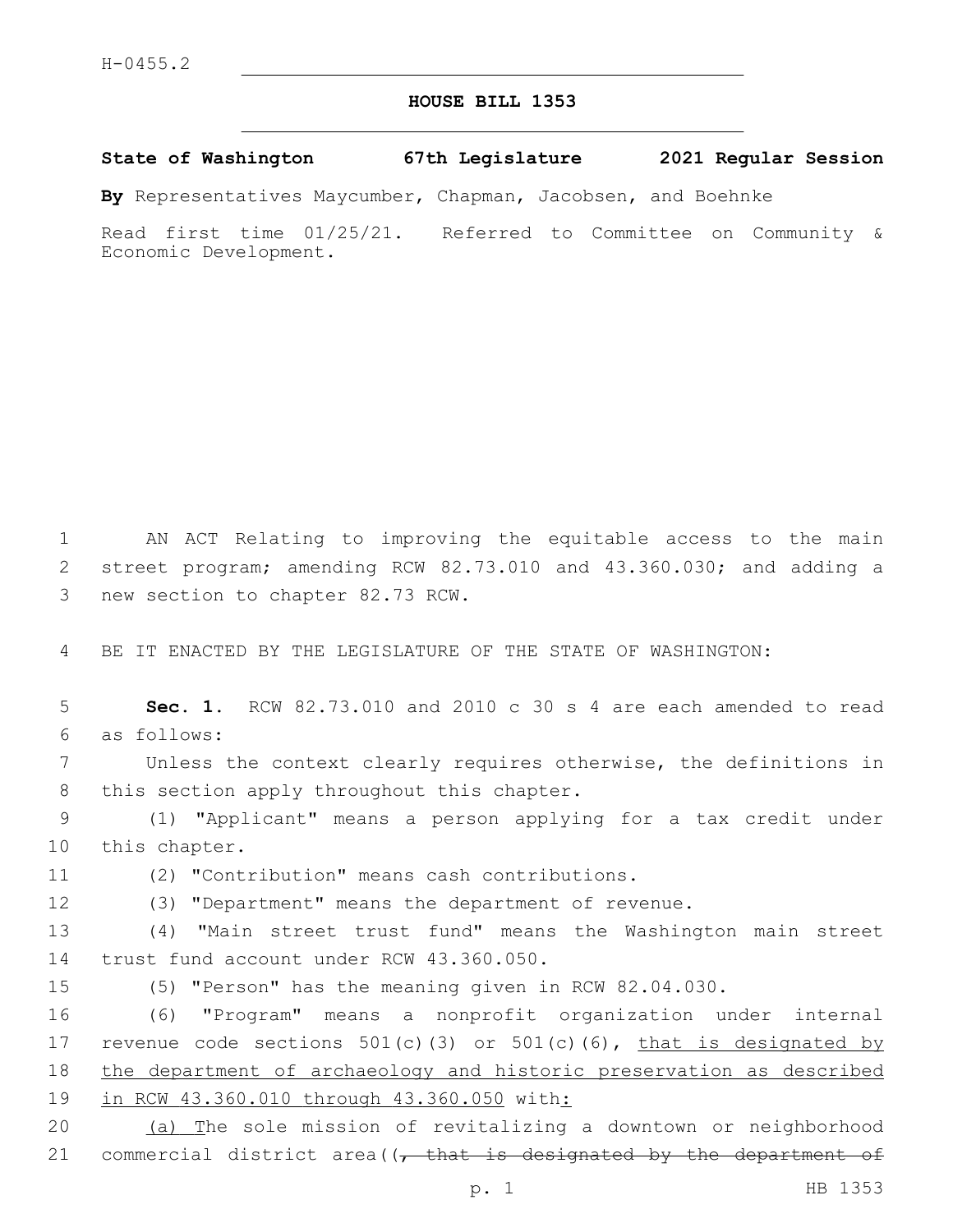1 archaeology and historic preservation as described in RCW 43.360.010

2 through  $43.360.050$ )) *j* or

(b) An economic development mission.

4 NEW SECTION. **Sec. 2.** A new section is added to chapter 82.73 5 RCW to read as follows:

6 Beginning July 1, 2021, a program, as defined under RCW 7 82.73.010(6)(b), and designated, as described in RCW 43.360.010 8 through 43.360.050:

9 (1) Must be a nonprofit organization under Title 26 U.S.C. Sec. 10 501(c)(3) or (c)(6) of the federal internal revenue code;

11 (2) Must be located in a rural county, as defined in RCW 12 43.160.020; and

13 (3) May not have had a main street program designated within the 14 same county on or before December 31, 2020.

15 **Sec. 3.** RCW 43.360.030 and 2005 c 514 s 910 are each amended to 16 read as follows:

17 (1) The department ((shall)) must adopt criteria for the 18 designation of local downtown or neighborhood commercial district 19 revitalization programs and official local main street programs. In 20 establishing the criteria, the department ( $(\text{sha1+})$ ) must consider:

 (a) The degree of interest and commitment to comprehensive downtown or neighborhood commercial district revitalization and, where applicable, historic preservation by both the public and 24 private sectors;

25 (b) The evidence of potential private sector investment in the 26 downtown or neighborhood commercial district;

27 (c) Where applicable, a downtown or neighborhood commercial 28 district with sufficient historic fabric to become a foundation for 29 an enhanced community image; and

 (d) ((The capacity of the organization to undertake a comprehensive program and the financial commitment to implement a long-term downtown or neighborhood commercial district revitalization program that includes a commitment to employ a professional program 34 manager and maintain a sufficient operating budget;

35 (e) The department's existing downtown revitalization program's 36 tier system;

37 (f) The national main street center's criteria for designating 38 official main street cities; and